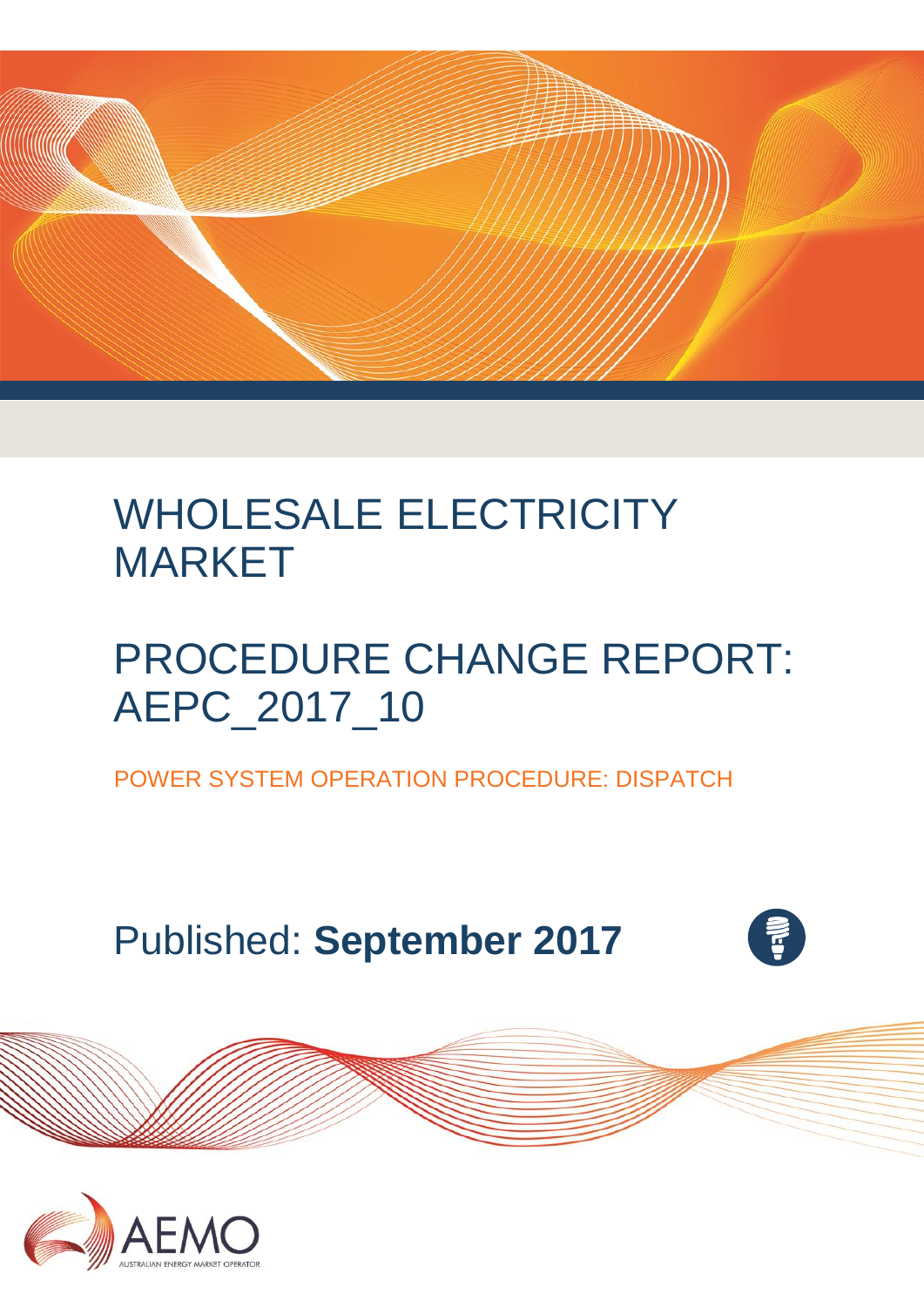



© 2017 Australian Energy Market Operator Limited. The material in this publication may be used in accordance with the [copyright permissions on AEMO's website.](http://aemo.com.au/Privacy_and_Legal_Notices/Copyright_Permissions_Notice)

Australian Energy Market Operator Ltd ABN 94 072 010 327 [www.aemo.com.au](http://www.aemo.com.au/) [info@aemo.com.au](mailto:info@aemo.com.au)

NEW SOUTH WALES QUEENSLAND SOUTH AUSTRALIA VICTORIA AUSTRALIAN CAPITAL TERRITORY TASMANIA WESTERN AUSTRALIA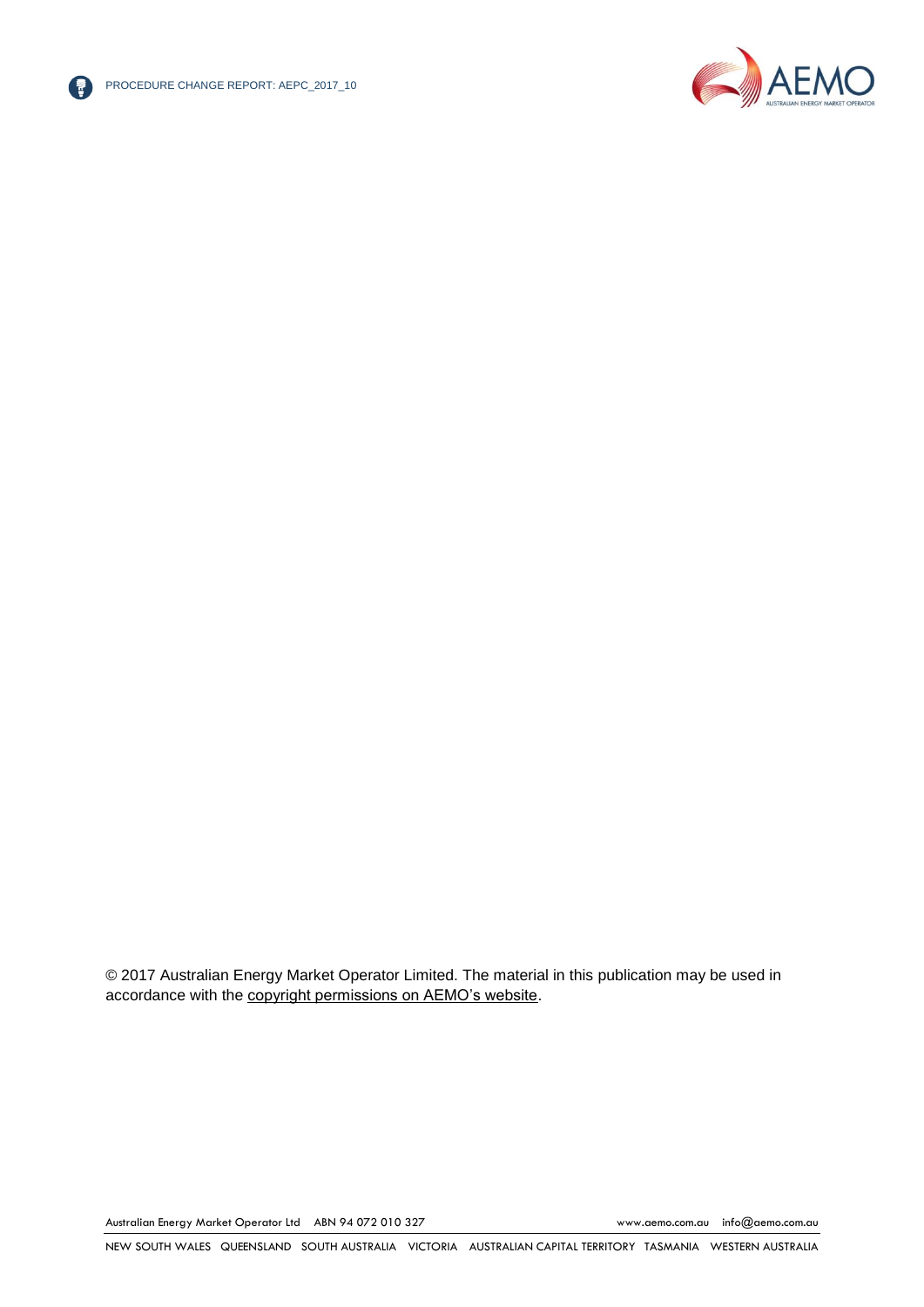

### <span id="page-2-0"></span>EXECUTIVE SUMMARY

#### **Purpose**

The publication of this Procedure Change Report, and the accompanying Power System Operation Procedure, completes the Procedure Change Process conducted by AEMO to consider a revised Power System Operation Procedure: Dispatch (Procedure) under the Wholesale Electricity Market (WEM) Rules.

#### **Proposed amendments**

The proposed revised Procedure has been developed in accordance with clauses 7.6.10A and 7.13.5 of the WEM Rules, which commence on 1 October 2017. Clause 7.6.10A requires AEMO to document the process for Market Participants who have been assigned Demand Side Management (DSM)Capacity Credits to provide AEMO with their consumption information. Clause 7.13.5 requires AEMO to document the process for calculating Demand Side Programme consumption decrease amounts.

#### **Consultation**

A draft version of the Procedure was presented to the AEMO WEM Procedure Change Working Group meeting held on 18 July 2017. Details of this forum are available at: [http://aemo.com.au/Stakeholder-](http://aemo.com.au/Stakeholder-Consultation/Industry-forums-and-working-groups/WA-Forums)[Consultation/Industry-forums-and-working-groups/WA-Forums.](http://aemo.com.au/Stakeholder-Consultation/Industry-forums-and-working-groups/WA-Forums) Minor changes to improve clarity were recommended by stakeholders.

The Market Advisory Committee (MAC) did not meet regarding this proposal.

No public workshops were held in relation to this Procedure Change Proposal.

AEMO published the Procedure Change Proposal (AEPC\_2017\_10) and issued a notice calling for submissions on 21 July 2017. The submission period closed on 18 August 2017 with a submission received from Synergy. Synergy requested clarification on several matters and suggested amendments to improve clarity. AEMO has responded to matters identified, and has revised the Procedure in line with many of Synergy's comments.

Following the consultation period, on 22 August 2017, AEMO held a workshop with interested Market Participants regarding the impacts on the Procedure from recent amendments to the WEM Rules concerning Market Participant modelling data. Market Participants agreed that the Procedure should not be amended because of the rules in question.

Details of the workshop are available at: [http://aemo.com.au/Stakeholder-Consultation/Industry-forums](http://aemo.com.au/Stakeholder-Consultation/Industry-forums-and-working-groups/WA-Forums/WEM-APCWG)[and-working-groups/WA-Forums/WEM-APCWG.](http://aemo.com.au/Stakeholder-Consultation/Industry-forums-and-working-groups/WA-Forums/WEM-APCWG)

#### **AEMO's decision**

AEMO's decision is to accept the Procedure as amended following the consultation period. AEMO considers that the revised Procedure is consistent with the Wholesale Market Objectives, the Electricity Industry Act, the WEM Regulations and the WEM Rules.

#### **Next steps**

The revised Power System Operation Procedure: Dispatch will commence at 8:00 AM on 1 October 2017.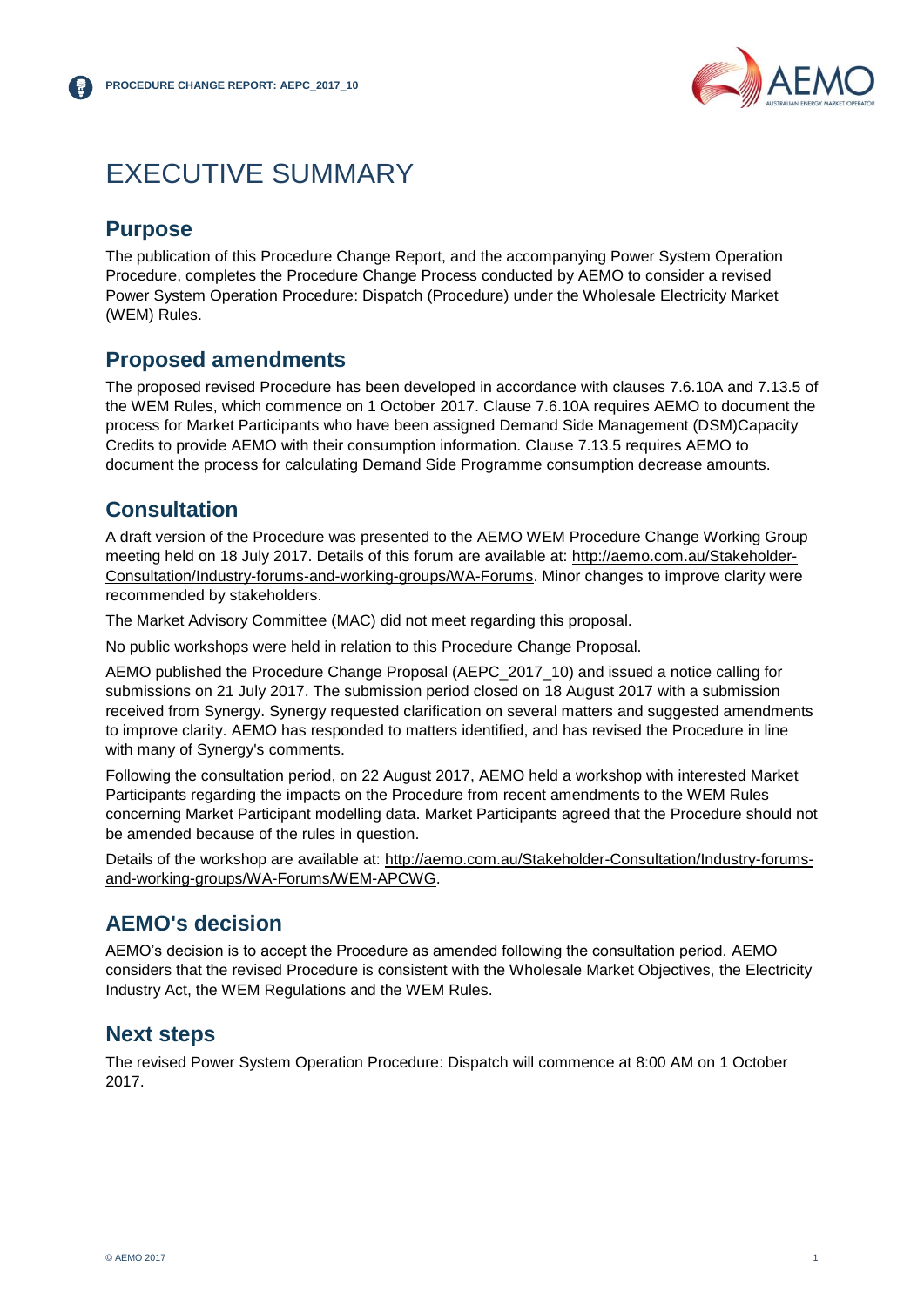

### **CONTENTS**

| <b>EXECUTIVE SUMMARY</b> |                                                                           | 1              |
|--------------------------|---------------------------------------------------------------------------|----------------|
| 1 <sub>1</sub>           | <b>BACKGROUND</b>                                                         | 3              |
| 1.1                      | <b>Regulatory requirements</b>                                            | 3              |
| 1.2                      | Context                                                                   | 3              |
| 1.3                      | Procedure Change Process and Timetable                                    | 3              |
| 2.                       | <b>PROPOSED PROCEDURE CHANGE</b>                                          | 4              |
| 2.1                      | Detail of the proposed procedure change                                   | 4              |
| 2.2                      | Proposed drafting                                                         | 4              |
| 3 <sub>1</sub>           | <b>CONSULTATION PROCESS</b>                                               | 5              |
| 3.1                      | Market Advisory Committee or Working Group                                | 5              |
| 3.2                      | <b>Public Workshop</b>                                                    | 5              |
| 3.3                      | Submissions received during consultation period                           | 5              |
| 3.3.1                    | Specific comments                                                         | 5              |
| 3.4                      | Further consultation after the consultation period                        | 6              |
| 4.                       | <b>AEMO'S ASSESSMENT</b>                                                  | 7              |
| 4.1                      | Further changes to the Procedure                                          | 7              |
| 4.2                      | Consistency with Electricity Industry Act, WEM Regulations, and WEM Rules | 7              |
| 4.3                      | Consistency with Wholesale Market Objectives                              | 7              |
| 4.4                      | Implementation of the Procedure                                           | $\overline{7}$ |
| 4.5                      | AEMO's decision and commencement                                          | 7              |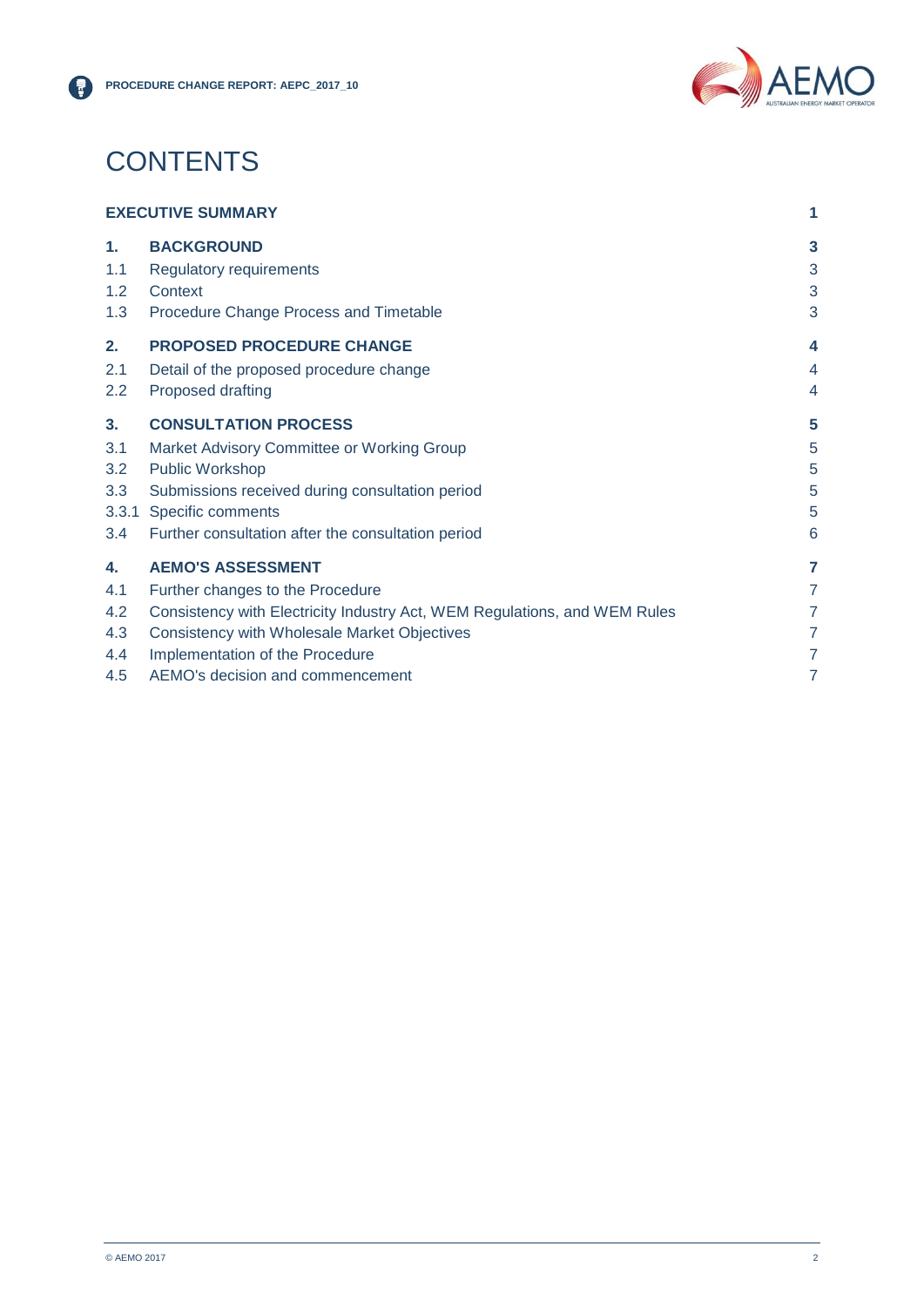

### <span id="page-4-0"></span>1. BACKGROUND

#### <span id="page-4-1"></span>**1.1 Regulatory requirements**

AEMO has published this Procedure Change Report in accordance with the Procedure Change Process specified in clause 2.10 of the WEM Rules.

#### <span id="page-4-2"></span>**1.2 Context**

On 31 May 2016, the Minister for Energy gazetted amendments to the WEM Rules related to the Reserve Capacity Mechanism.<sup>1</sup>

Clause 7.6.10A of the WEM Rules requires AEMO to document the process for Market Participants who have been assigned DSM Capacity Credits to provide AEMO with their consumption information. Clause 7.13.5 of the WEM Rules requires AEMO to document the process for calculating Demand Side Programme consumption decrease amounts. These clauses, which commence on 1 October 2017, provide that:

- *7.6.10A. System Management must develop a Power System Operation Procedure documenting the manner and time in which the obligation in clause 7.6.10 is to be complied with, including how consumption is to be measured or estimated.*
- *7.13.5. System Management must—*
	- *(a) for the purposes of clause 7.13.1(eG) calculate, for each Demand Side Programme for each Trading Interval, the amount, in MWh, by which the Facility was requested by the applicable Dispatch Instruction to decrease its consumption for the Trading Interval, which amount*
		- *i. must be measured as a requested decrease from the Facility's Relevant Demand (and so must not include any amount above the Relevant Demand);*
		- *ii. must not assume a ramp rate faster than was requested in the Dispatch Instruction;*
		- *iii. must not include any Further DSM Consumption Decrease; and*
		- *iv. must not take account of the Facility's actual performance in response to the Dispatch Instruction; and*
	- *(b) develop a Power System Operating Procedure that details how it will calculate the amount in clause 7.13.5(a).*

The proposed Procedure would be the eighth version. AEMO proposes to commence the revised Procedure on 1 October 2017 in line with the commencement of the relevant WEM Rules.

#### <span id="page-4-3"></span>**1.3 Procedure Change Process and Timetable**

On 21 July 2017, AEMO published a Procedure Change Proposal (AEPC\_2017\_10) for the Power System Operation Procedure: Dispatch and issued a call for submissions, which are available at:

[http://www.aemo.com.au/Stakeholder-Consultation/Consultations/AEPC\\_2017\\_10.](http://www.aemo.com.au/Stakeholder-Consultation/Consultations/AEPC_2017_10)

The proposal was progressed using the Procedure Change Process specified in clause 2.10 of the WEM Rules with submissions required by 18 August 2017.

l <sup>1</sup> See Government Gazette No.89 dated 31 May 2016, *Wholesale Electricity Market Amending Rules 2016*.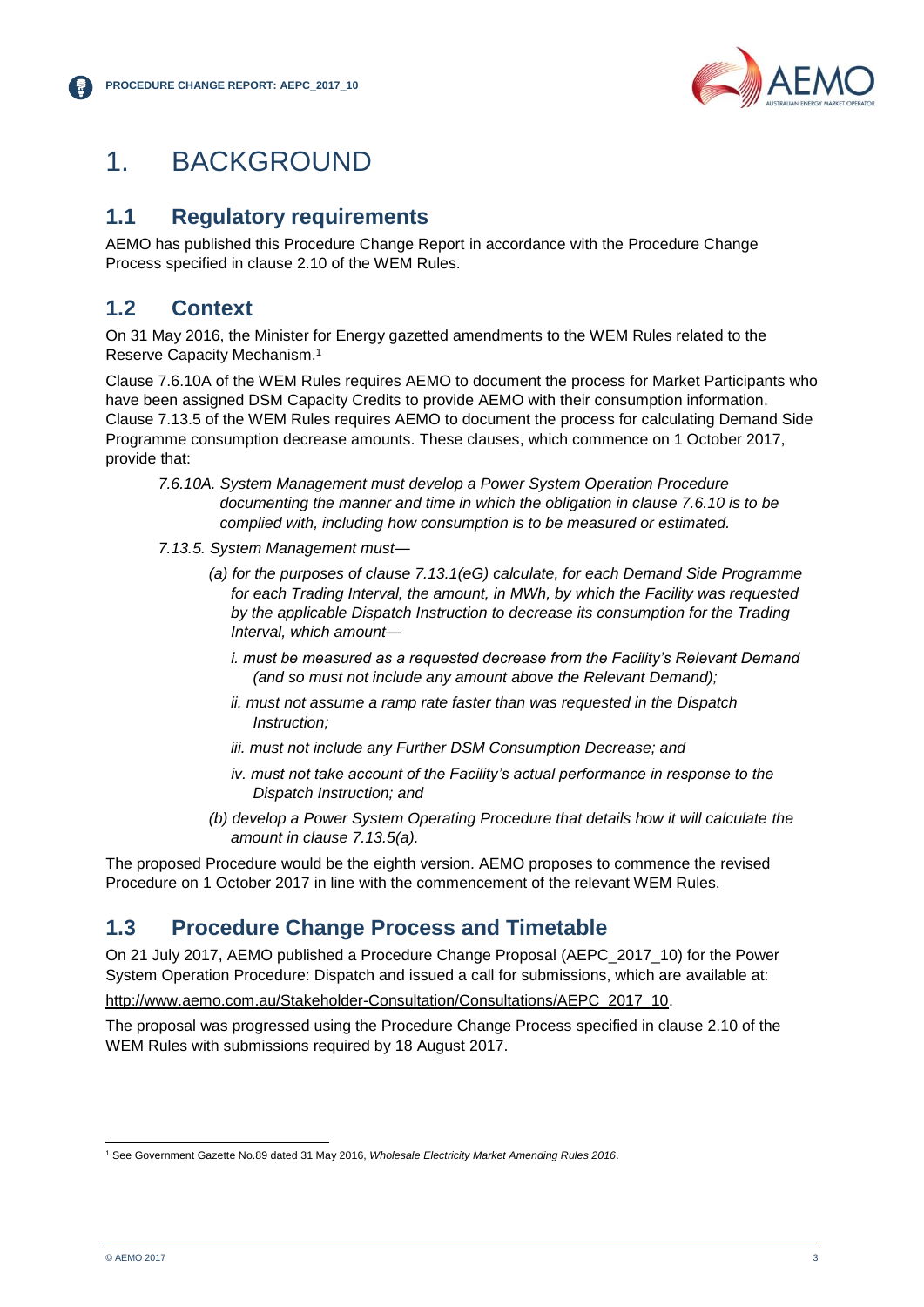

## <span id="page-5-0"></span>2. PROPOSED PROCEDURE CHANGE

This section details the changes that AEMO proposed when the call for submissions was published.

### <span id="page-5-1"></span>**2.1 Detail of the proposed procedure change**

AEMO proposed to update the Procedure to:

- Increase clarity and update to the current format.
- Reflect the amendments to the WEM Rules that were gazetted by the Minister for Energy on 31 May 2016, the last of which will commence on 1 October 2017.<sup>2</sup>

#### <span id="page-5-2"></span>**2.2 Proposed drafting**

AEMO published a draft of the proposed Procedure for consultation. The Procedure as drafted is available at:

[http://www.aemo.com.au/Stakeholder-Consultation/Consultations/AEPC\\_2017\\_10.](http://www.aemo.com.au/Stakeholder-Consultation/Consultations/AEPC_2017_10)

AEMO also provided a marked-up version of the revised Procedure.

l  $^2$  Until such time as the Minister publishes a notice in the Gazette indicating the commencement time of the amending rules set out in Schedule B, Part 4.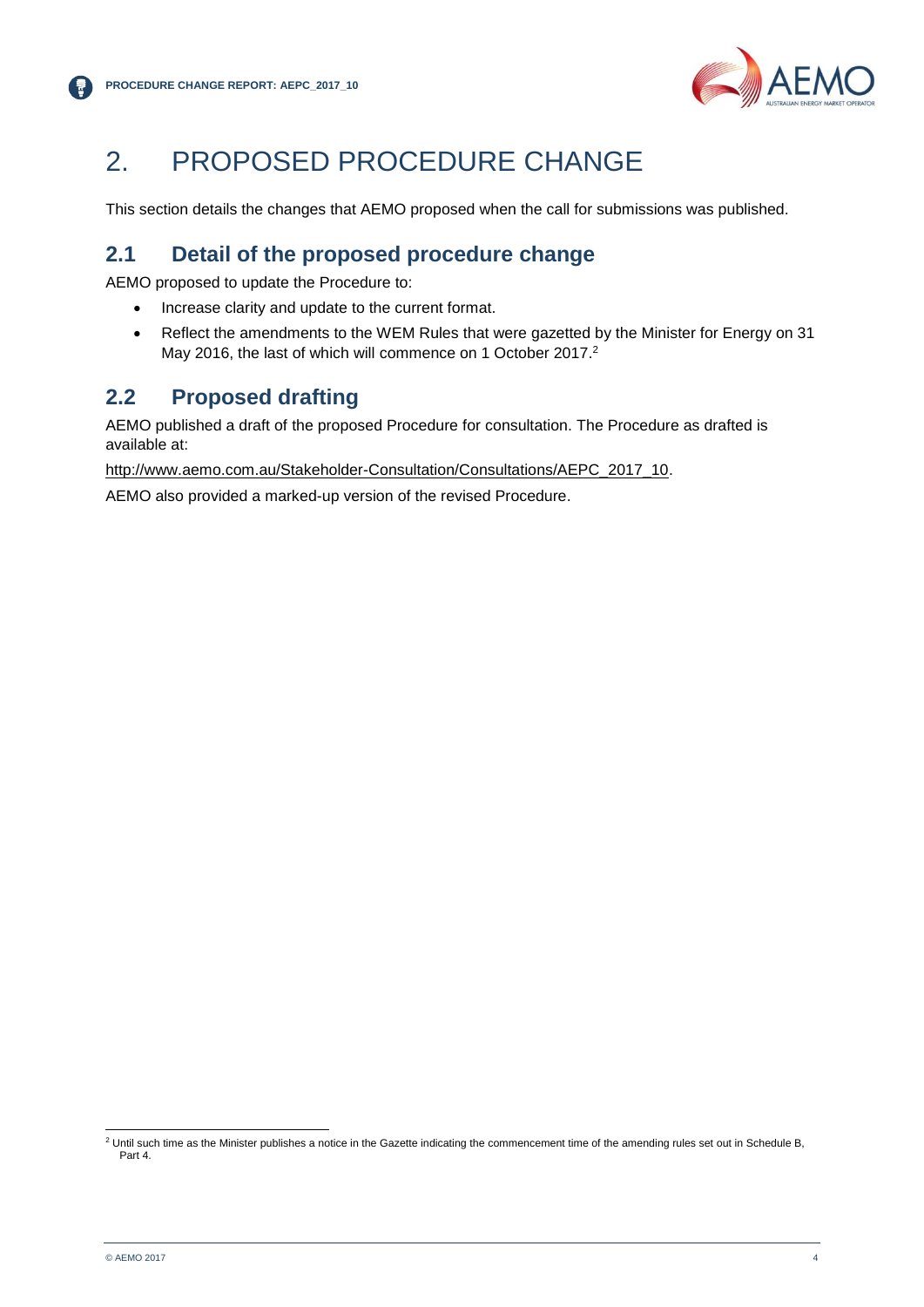

## <span id="page-6-0"></span>3. CONSULTATION PROCESS

#### <span id="page-6-1"></span>**3.1 Market Advisory Committee or Working Group**

The Market Advisory Committee (MAC) has delegated its advisory role with respect to AEMO Procedure Change Proposals to the AEMO Procedure Change Working Group (APCWG) (in accordance with clause 2.3.17(a) of the WEM Rules) and accordingly the MAC did not review the Procedure Change Proposal.

A draft version of the Procedure was presented to APCWG meeting held on 18 July 2017. Details of this forum are available at: [http://aemo.com.au/Stakeholder-Consultation/Industry-forums-and-working](http://aemo.com.au/Stakeholder-Consultation/Industry-forums-and-working-groups/WA-Forums)[groups/WA-Forums.](http://aemo.com.au/Stakeholder-Consultation/Industry-forums-and-working-groups/WA-Forums) Minor changes to improve clarity were recommended by stakeholders.

In accordance with clause 2.10.9, AEMO notified the MAC once the Procedure Change Proposal was published and noted that the Rule Change Panel would convene a meeting of the MAC should two or more members request it. The Rule Change Panel did not convene a meeting of the MAC in regard to this Procedure Change Process.

### <span id="page-6-2"></span>**3.2 Public Workshop**

No public workshops were held in relation to this Procedure Change Proposal.

#### <span id="page-6-3"></span>**3.3 Submissions received during consultation period**

AEMO commenced the Procedure Change Proposal (AEPC\_2017\_10) and issued a notice calling for submissions on 21 July 2017. The submission period closed on 18 August 2017 with a submission received from Synergy.

Synergy requested clarification on several matters and suggested amendments to improve clarity. AEMO has provided responses to individual matters identified, and has revised the Procedure in line with many of Synergy's comments.

Synergy's submission is available at:

[http://www.aemo.com.au/Stakeholder-Consultation/Consultations/AEPC\\_2017\\_10.](http://www.aemo.com.au/Stakeholder-Consultation/Consultations/AEPC_2017_10)

#### <span id="page-6-4"></span>**3.3.1 Specific comments**

#### **Method of contact**

Synergy commented on step 5.1.4.

Synergy requested clarity on the method of communication and proposed alternative drafting options.

#### **AEMO's response**

AEMO notes that unless a formal agreement exists, all communication to AEMO's Control Centre is by phone.

#### **Compliance with LFAS**

Synergy commented on step 6.2.3.

Synergy requested further definition as to what constitutes "not adequately complying" with Load Following Ancillary Services (LFAS) performance requirements.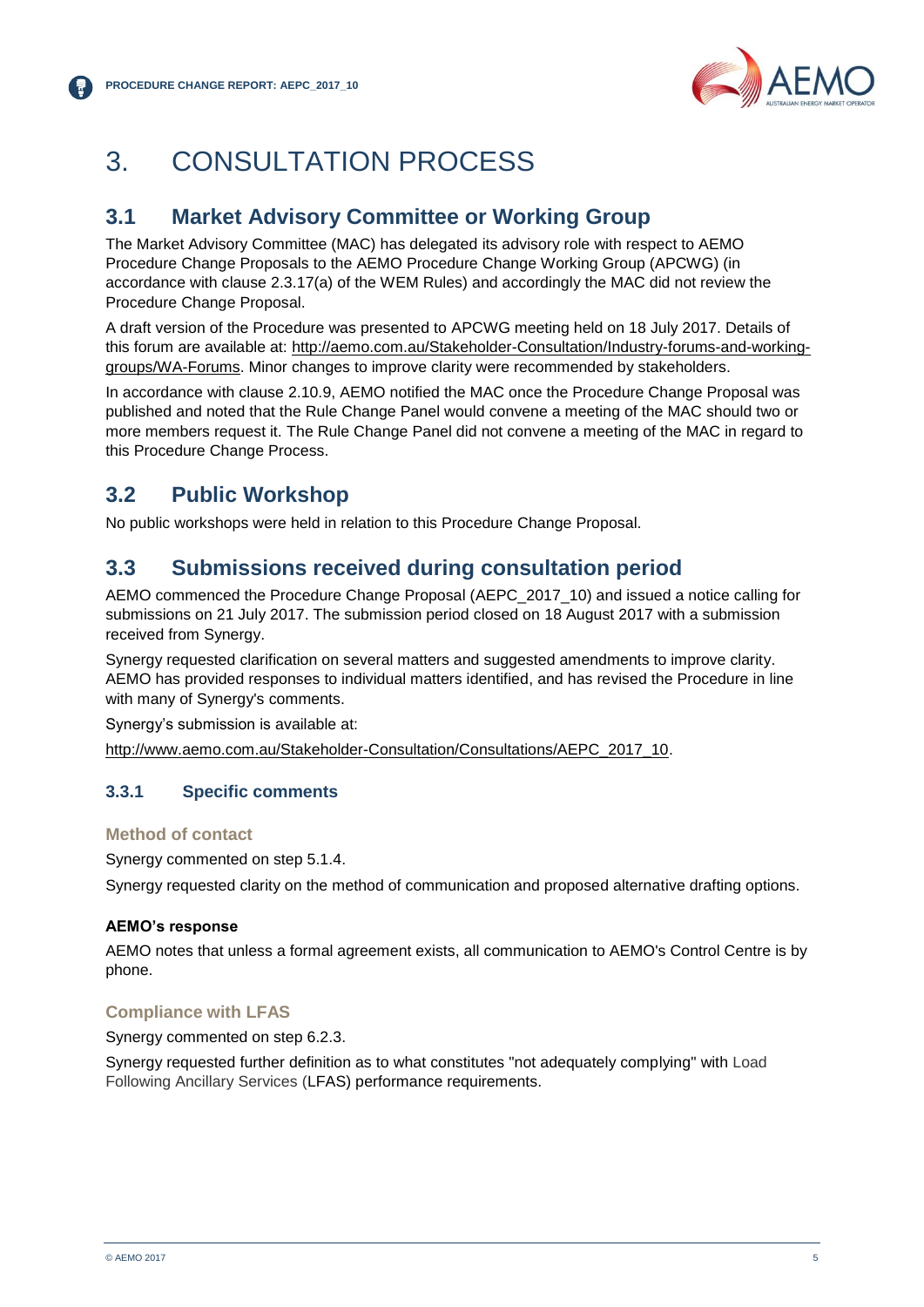



#### **AEMO's response**

The performance requirements are provided in the PSOP: Ancillary Services. AEMO will update step 6.2.3 to indicate where the requirements can be accessed.

#### **Dispatch Instruction ramp rates**

Synergy commented on step 7.6.

Synergy requested clarity on whether the ramp rate in a Dispatch Instruction for a Non-Balancing Facility must match the ramp rate in the Standing Data. Synergy suggested that if the ramp rate requested in a Dispatch Instruction can vary from the rate in Standing Data, then step 7.6.1(a) and 7.6.1(b) of the Procedure need to be amended to use the ramp rate in the Dispatch Instruction, rather than the ramp rate in the Standing Data.

#### **AEMO's response**

AEMO agrees that the ramp rate requested in the Dispatch Instruction should be used. This should take into account the Ramp Rate Limit included in the Standing Data. Steps 7.6.1(a) and (b) will be amended to reflect this.

#### **General**

Synergy commented on various steps.

Synergy provided general comments indicating that:

- a) The Procedure will need to be revised to incorporate Generator Interim Access scheme (GIA) provisions once the operation of the scheme is fully determined.
- b) Consistency in the formatting of footnote references and in text explanation notes would assist clarity.
- c) Minor rephrasing of steps 2.2.1, 3.1.6, 4.6.1 and 4.8.1 would assist clarity.

#### **AEMO's response**

AEMO agrees that the Procedure will need to be revised for the GIA and has scheduled another revision to accommodate this. AEMO has amended the Procedure in line with Synergy's suggestion and reviewed the formatting of footnotes and text boxes. AEMO has also amended steps 2.2.1 and 3.1.6, as the steps should relate to the relevant WEM Rules, but not steps 4.6.1 and 4.8.1, which should not.

#### <span id="page-7-0"></span>**3.4 Further consultation after the consultation period**

Following the consultation period, AEMO held a workshop with interested Market Participants regarding the impacts on the Procedure from recent amendments to the WEM Rules concerning Market Participant modelling data. Market Participants agreed that the Procedure should not be amended because of the rules in question.

Details of the workshop are available at: [http://aemo.com.au/Stakeholder-Consultation/Industry-forums](http://aemo.com.au/Stakeholder-Consultation/Industry-forums-and-working-groups/WA-Forums/WEM-APCWG)[and-working-groups/WA-Forums/WEM-APCWG.](http://aemo.com.au/Stakeholder-Consultation/Industry-forums-and-working-groups/WA-Forums/WEM-APCWG)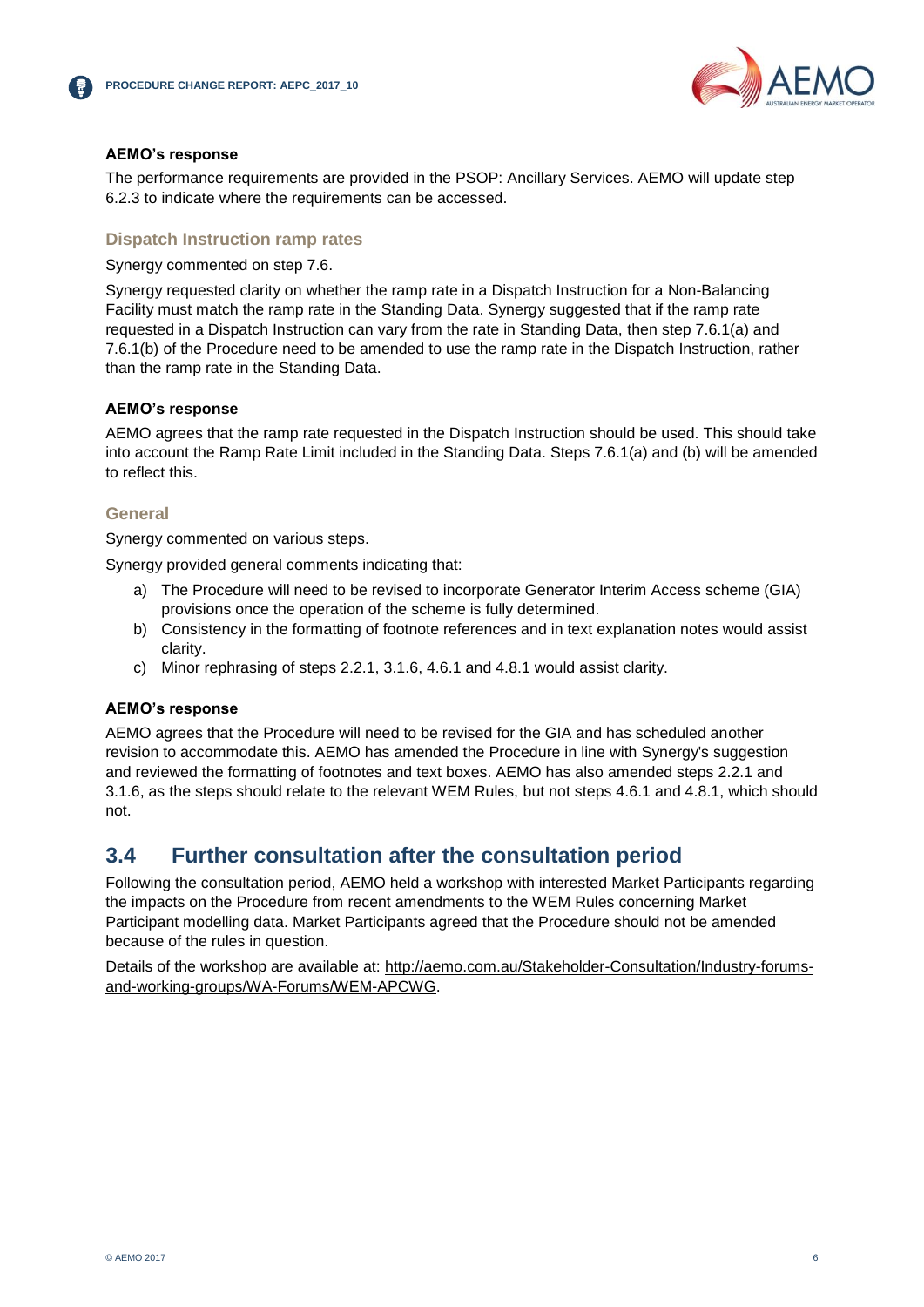

## <span id="page-8-0"></span>4. AEMO'S ASSESSMENT

#### <span id="page-8-1"></span>**4.1 Further changes to the Procedure**

AEMO amended the Procedure to improve clarity in line with comments received. A tracked-changes version indicating these amendments is available at:

[http://www.aemo.com.au/Stakeholder-Consultation/Consultations/AEPC\\_2017\\_10.](http://www.aemo.com.au/Stakeholder-Consultation/Consultations/AEPC_2017_10)

#### <span id="page-8-2"></span>**4.2 Consistency with Electricity Industry Act, WEM Regulations, and WEM Rules**

The proposed Procedure has been reviewed as a whole by AEMO to ensure compliance with the relevant provisions in the:

- Electricity Industry Act.
- WEM Regulations.
- WEM Rules.

#### <span id="page-8-3"></span>**4.3 Consistency with Wholesale Market Objectives**

The steps outlined in this revised Procedure describe the process for Market Participants who have been assigned DSM Capacity Credits to provide AEMO with their consumption information. They also describe the process by which AEMO calculates Demand Side Programme consumption decrease amounts.

AEMO considers that the steps are drafted in a way that is consistent with the objectives of the WEM Rules. As a result AEMO considers that the revised Procedure, as a whole, is consistent with the Wholesale Market Objectives.

#### <span id="page-8-4"></span>**4.4 Implementation of the Procedure**

The Procedure was developed in accordance with clauses 7.6.10A and 7.13.5 of the WEM Rules which commence on 1 October 2017.

This Procedure does not require system changes by AEMO.

The Procedure will not require Rule Participants to implement any procedural or system amendments before commencement.

Consequently, AEMO considers that the commencement at 8:00 AM on 1 October 2017 will allow Rule Participants sufficient time from the date of publication of this Procedure Change Report to ensure compliance with the amended Procedure.

#### <span id="page-8-5"></span>**4.5 AEMO's decision and commencement**

AEMO's decision is to accept the Procedure as amended following the consultation period. The revised Power System Operation Procedure: Dispatch will commence at 8:00 AM on 1 October 2017.

AEMO has made this decision on the basis that the revised Procedure:

- Is consistent with the Wholesale Market Objectives.
- Is consistent with the Electricity Industry Act, WEM Regulations and WEM Rules.
- Has the general support of submissions received during the consultation period.

Additional detail outlining the analysis behind AEMO's decision is outlined in section 3 of this Procedure Change Report.